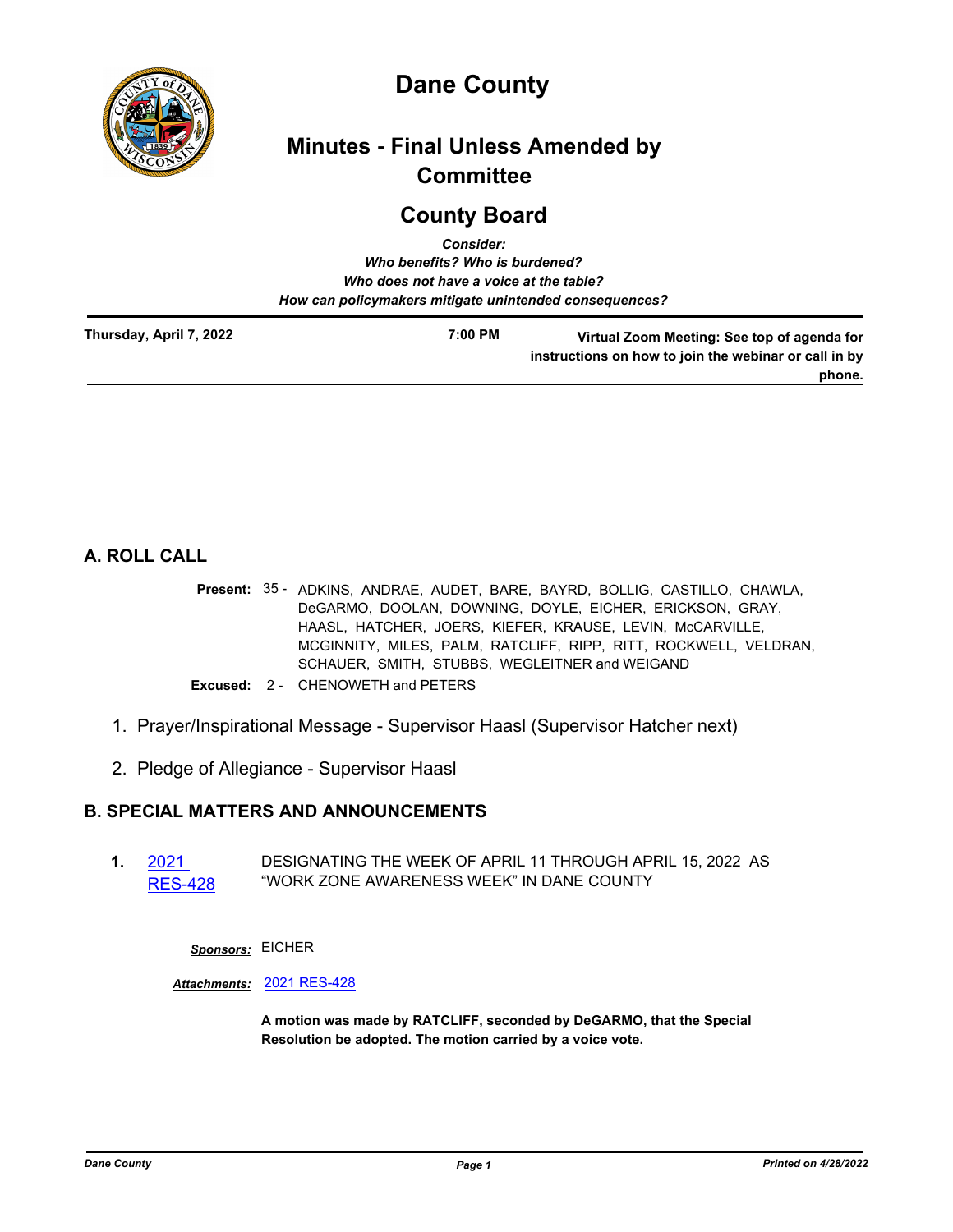**2.** 2021 [RES-430](http://dane.legistar.com/gateway.aspx?m=l&id=/matter.aspx?key=22641) RECOGNIZING NATIONAL PUBLIC HEALTH WEEK

*Sponsors:* EICHER

#### *Attachments:* [2021 RES-430](http://dane.legistar.com/gateway.aspx?M=F&ID=3427f85c-3367-4924-8e70-aa966b995c02.pdf)

**A motion was made by BARE, seconded by HATCHER, that the Special Resolution be adopted. The motion carried by a voice vote.**

Announcements

## **PUBLIC HEARINGS**

## **C. APPROVAL OF PAYMENTS**

**1.** 2021 [PAY-031](http://dane.legistar.com/gateway.aspx?m=l&id=/matter.aspx?key=22633) BILLS OVER \$10,000 REFERRED TO THE COUNTY BOARD

[2021 PAY-031](http://dane.legistar.com/gateway.aspx?M=F&ID=df2364cd-1568-492e-970b-ae3642b20a63.pdf) *Attachments:*

[2021 PAY-031 UPDATED](http://dane.legistar.com/gateway.aspx?M=F&ID=8202fa1d-0268-4ec0-b030-a40db70f8bc8.pdf)

[2021 PAY-031 SIGNED COPY](http://dane.legistar.com/gateway.aspx?M=F&ID=a3db3108-6d1e-4506-8ec3-092cae76709c.pdf)

**A motion was made by ERICKSON, seconded by AUDET, that the Payment be adopted. The motion carried by a voice vote.**

# **D. CLAIMS RECOMMENDED FOR DENIAL**

**1.** [2021 CL-021](http://dane.legistar.com/gateway.aspx?m=l&id=/matter.aspx?key=22540) CLAIM OF MIDWESTERN WHEELS, INC.

*Attachments:* [2021 CL-021 Midwestern Wheels](http://dane.legistar.com/gateway.aspx?M=F&ID=c95589a6-c00f-434b-9f05-731b8ad563d3.pdf)

**A motion was made that the Claim be denied. The motion carried by a voice vote.**

**2.** [2021 CL-022](http://dane.legistar.com/gateway.aspx?m=l&id=/matter.aspx?key=22541) CLAIM OF TAMMY BROWN

*Attachments:* [2021 CL-022 Brown](http://dane.legistar.com/gateway.aspx?M=F&ID=c20000cb-4717-420c-a7b5-fab09d85fc32.pdf)

**A motion was made that the Claim be denied. The motion carried by a voice vote.**

**3.** [2021 CL-023](http://dane.legistar.com/gateway.aspx?m=l&id=/matter.aspx?key=22542) CLAIM OF THOMAS & JULIA WILLAN

*Attachments:* [2021 CL-023 Willan](http://dane.legistar.com/gateway.aspx?M=F&ID=3576e77b-7214-46e6-84dc-9c7007d19efe.pdf)

**A motion was made that the Claim be denied. The motion carried by a voice vote.**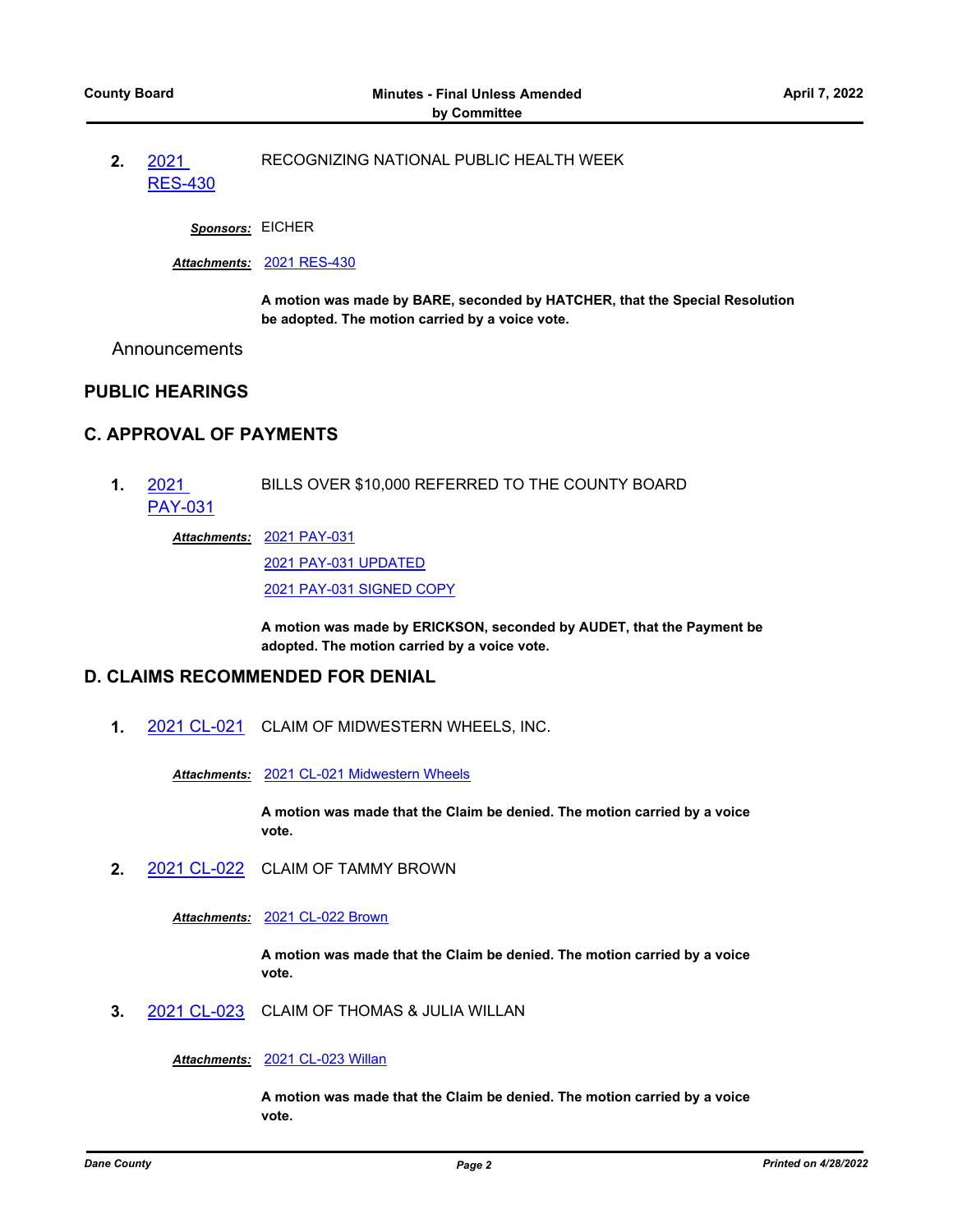**4.** [2021 CL-024](http://dane.legistar.com/gateway.aspx?m=l&id=/matter.aspx?key=22543) CLAIM OF ZACH CARLSON

*Attachments:* [2021 CL-024 Carlson](http://dane.legistar.com/gateway.aspx?M=F&ID=065afacc-29a9-458f-b070-c795a2c050b5.pdf)

**A motion was made that the Claim be denied. The motion carried by a voice vote.**

# **E. APPROVAL OF COUNTY BOARD MINUTES**

**1.** 2021 [MIN-729](http://dane.legistar.com/gateway.aspx?m=l&id=/matter.aspx?key=22632) MINUTES OF THE MARCH 17, 2022 COUNTY BOARD MEETING

[2021 MIN-729](http://dane.legistar.com/gateway.aspx?M=F&ID=c257d084-adb4-430c-b0fe-c33c47f41d47.pdf) *Attachments:*

[3.17.22 Registration Forms](http://dane.legistar.com/gateway.aspx?M=F&ID=1d1ef8c5-5c61-4cd3-924f-3f8edbcdf75a.pdf)

**A motion was made by ERICKSON, seconded by AUDET, that the Minutes be adopted. The motion carried by a voice vote. WEIGAND abstains**

## **F. CONSENT CALENDAR**

**1.** [2021 OA-069](http://dane.legistar.com/gateway.aspx?m=l&id=/matter.aspx?key=22516) AMENDING CHAPTER 69 OF THE DANE COUNTY CODE OF ORDINANCES, ADJUSTING SPEED LIMITS ON COUNTY HIGHWAYS

*Sponsors:* RATCLIFF

[2021 OA-069.pdf](http://dane.legistar.com/gateway.aspx?M=F&ID=1e7065fa-848a-4e5f-b65d-8e10b56e01a6.pdf) *Attachments:* [2021 OA-069 SIGNED COPY](http://dane.legistar.com/gateway.aspx?M=F&ID=31fd5431-220e-4904-8339-c9207154cca1.pdf)

> **A motion was made that the Ordinance be adopted. The motion carried by a voice vote.**

**2.** 2021 [RES-302](http://dane.legistar.com/gateway.aspx?m=l&id=/matter.aspx?key=21891) APPROVAL OF ASSIGNMENT OF ON-AIRPORT CAR RENTAL CONCESSION LEASE LEASE NO DCRA 2015-03 MIDWEST CAR CORP TO ENTERPRISE RAC

## *Sponsors:* McCARVILLE

[2021 RES-302](http://dane.legistar.com/gateway.aspx?M=F&ID=f1aba254-1e43-446b-9811-12adf76ac13c.pdf) *Attachments:* [2021 RES-302 FISCAL NOTE](http://dane.legistar.com/gateway.aspx?M=F&ID=73030a24-11c9-4aa7-ac17-baad32200f42.pdf) [2021 RES-302 CONTRACT #12321B](http://dane.legistar.com/gateway.aspx?M=F&ID=da1d3166-85c6-4ad3-b331-9735d5332530.pdf) [2021 RES-302 SIGNED COPY](http://dane.legistar.com/gateway.aspx?M=F&ID=58b0707e-42a3-4749-a583-e51eae323384.pdf)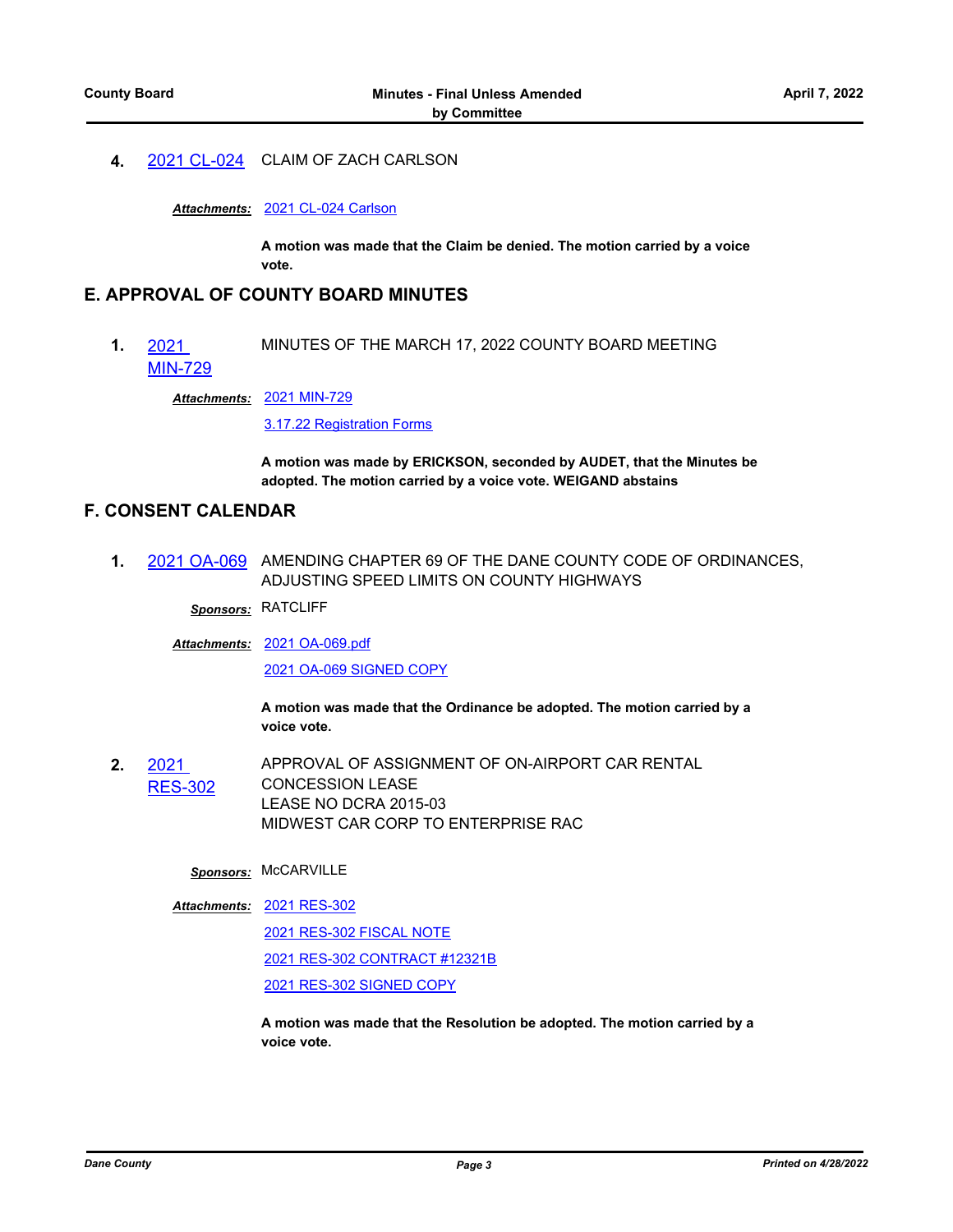**3.** 2021 [RES-372](http://dane.legistar.com/gateway.aspx?m=l&id=/matter.aspx?key=22280) APPROVAL OF SECOND LEASE ADDENDUM TO STATE OF WISCONSIN FOR SPACE AT JOB CENTER - DCDHS - EAWS DIVISION

*Sponsors:* DOYLE and RIPP

[2021 RES-372](http://dane.legistar.com/gateway.aspx?M=F&ID=38aa3798-a2d3-419d-8d6c-d9d925e9d48f.pdf) *Attachments:*

[2021 RES-372 FISCAL NOTE](http://dane.legistar.com/gateway.aspx?M=F&ID=08768077-78e6-4407-bb52-80b0d6bc2a29.pdf) [2021 RES-372 CONTRACT #13619B](http://dane.legistar.com/gateway.aspx?M=F&ID=d9e7a73b-7c03-4a70-972d-df7df220d453.pdf)

[2021 RES-372 SIGNED COPY](http://dane.legistar.com/gateway.aspx?M=F&ID=157c4a24-fd50-459d-880e-50ca77afed48.pdf)

**A motion was made that the Resolution be adopted. The motion carried by a voice vote.**

**4.** 2021 [RES-380](http://dane.legistar.com/gateway.aspx?m=l&id=/matter.aspx?key=22299) APPROVING AN AGREEMENT BETWEEN THE COUNTY OF DANE AND THE DANE COUNTY HOUSING AUTHORITY

*Sponsors:* BARE, RITT, MCGINNITY, DOYLE, CHAWLA, ANDRAE and PALM

#### [2021 RES-380](http://dane.legistar.com/gateway.aspx?M=F&ID=2b2cb83b-2461-4bbf-b188-180c8c46e00f.pdf) *Attachments:*

[2021 RES-380 Fiscal Note](http://dane.legistar.com/gateway.aspx?M=F&ID=60b51a2a-3a13-476e-9e41-8b1a35724412.pdf)

[2021 RES-380 CONTRACT #14667](http://dane.legistar.com/gateway.aspx?M=F&ID=074ff58c-bc86-435c-ac34-d2f86d31392f.pdf)

[2021 RES-380 SIGNED COPY](http://dane.legistar.com/gateway.aspx?M=F&ID=9ac98a37-6a41-48ea-b153-751dea00a8e6.pdf)

**A motion was made that the Resolution be adopted. The motion carried by a voice vote.**

**5.** 2021  $ES-386$ AUTHORIZING APPROVAL OF ASSIGNMENT OF LEASEHOLD INTEREST INVOLVING LAND AT THE DANE COUNTY REGIONAL AIRPORT LEASE NO. DCRA 96-12/DCRA 2016-19

*Sponsors:* McCARVILLE and VELDRAN

[2021 RES-386](http://dane.legistar.com/gateway.aspx?M=F&ID=0ccd6b21-3653-41cd-a8e2-62a528b0d769.pdf) *Attachments:*

[2021 RES-386 FISCAL NOTE](http://dane.legistar.com/gateway.aspx?M=F&ID=5eea54dc-122b-482e-ac8d-1c14824d821d.pdf)

[2021 RES-386 CONTRACT #10872D](http://dane.legistar.com/gateway.aspx?M=F&ID=5845bd65-e033-4d51-9204-e6f5ef5fd43b.pdf)

[2021 RES-386 SIGNED COPY](http://dane.legistar.com/gateway.aspx?M=F&ID=66996f36-7932-4517-8047-1ad571bb8c1f.pdf)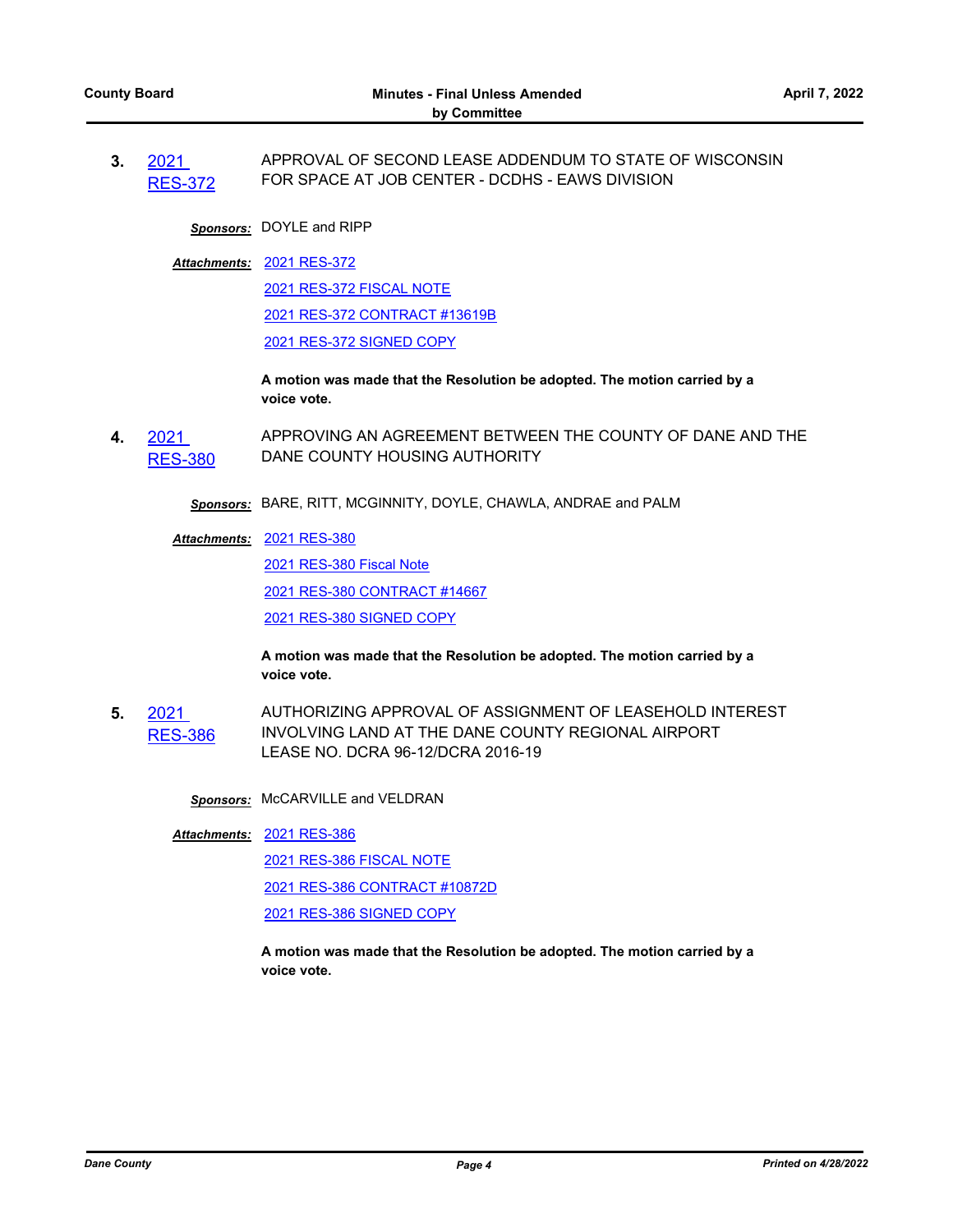**6.** 2021 [RES-387](http://dane.legistar.com/gateway.aspx?m=l&id=/matter.aspx?key=22363) CHANGE ORDER #6 TO THE AGREEMENT FOR WILLIAMS DEVELOPMENT LTD., D/B/A PRAIRIE FORGE GROUP FOR EMERGENCY MANAGEMENT FACILITY REMODEL - ARCHITECTURAL / ENGINEERING DESIGN SERVICES AT THE EMERGENCY MANAGEMENT BUILDING

## *Sponsors:* RATCLIFF and VELDRAN

#### [2021 RES-387](http://dane.legistar.com/gateway.aspx?M=F&ID=2be5ac56-06be-4ca0-ab56-04e2dd3dcd37.pdf) *Attachments:*

[2021 RES-387 FISCAL NOTE](http://dane.legistar.com/gateway.aspx?M=F&ID=9a757439-da87-41a5-acbc-55ee0e006925.pdf)

[2021 RES-387 CHANGE ORDER #6](http://dane.legistar.com/gateway.aspx?M=F&ID=ac61d0fc-b6ba-49b8-a8c5-736466e89276.pdf)

[2021 RES-387 SIGNED COPY](http://dane.legistar.com/gateway.aspx?M=F&ID=19a3070d-0aa7-44dd-aba6-e9a93f19c51a.pdf)

**A motion was made that the Resolution be adopted. The motion carried by a voice vote.**

**7.** 2021 [RES-388](http://dane.legistar.com/gateway.aspx?m=l&id=/matter.aspx?key=22365) AUTHORIZING ADDENDUM TO EMPLOYMENT SERVICES AGREEMENT FOR LEGISLATIVE LOBBYIST

*Sponsors:* EICHER

[2021 RES-388](http://dane.legistar.com/gateway.aspx?M=F&ID=f005f04f-0054-4d25-95aa-2ee4d6928429.pdf) *Attachments:*

[2021 RES-388 FISCAL NOTE](http://dane.legistar.com/gateway.aspx?M=F&ID=a7d8f61c-5390-4f0d-84d6-4d0ca5b5efd1.pdf) [2021 RES-388 CONTRACT #13624A](http://dane.legistar.com/gateway.aspx?M=F&ID=d326434a-a7e2-4275-8245-b0e0d412e6ea.pdf) [2021 RES-388 SIGNED COPY](http://dane.legistar.com/gateway.aspx?M=F&ID=661ed297-525f-46fb-b7af-d356cf6f3f2f.pdf)

**A motion was made that the Resolution be adopted. The motion carried by a voice vote.**

**8.** 2021 [RES-390](http://dane.legistar.com/gateway.aspx?m=l&id=/matter.aspx?key=22381) AUTHORIZING SUBMISSION OF SUBSTANTIAL AMENDMENT OF THE 2021 ACTION PLAN TO THE U.S. DEPARTMENT OF HOUSING AND URBAN DEVELOPMENT (HUD)

*Sponsors:* DOYLE, AUDET and DOOLAN

[2021 RES-390](http://dane.legistar.com/gateway.aspx?M=F&ID=74b854ab-ae5d-4662-be4b-d17414cfdde7.pdf) *Attachments:*

[2021 RES-390 FISCAL NOTE](http://dane.legistar.com/gateway.aspx?M=F&ID=d310c3b6-56b0-4867-9804-720f87275a0a.pdf)

[2021 RES-390 CONTRACT #14662](http://dane.legistar.com/gateway.aspx?M=F&ID=29665e8e-641e-49aa-af9e-7e0cfcb6ef03.pdf)

[2021 RES-390 SIGNED COPY](http://dane.legistar.com/gateway.aspx?M=F&ID=6a5a7279-e1f4-4821-9518-acc369eac09c.pdf)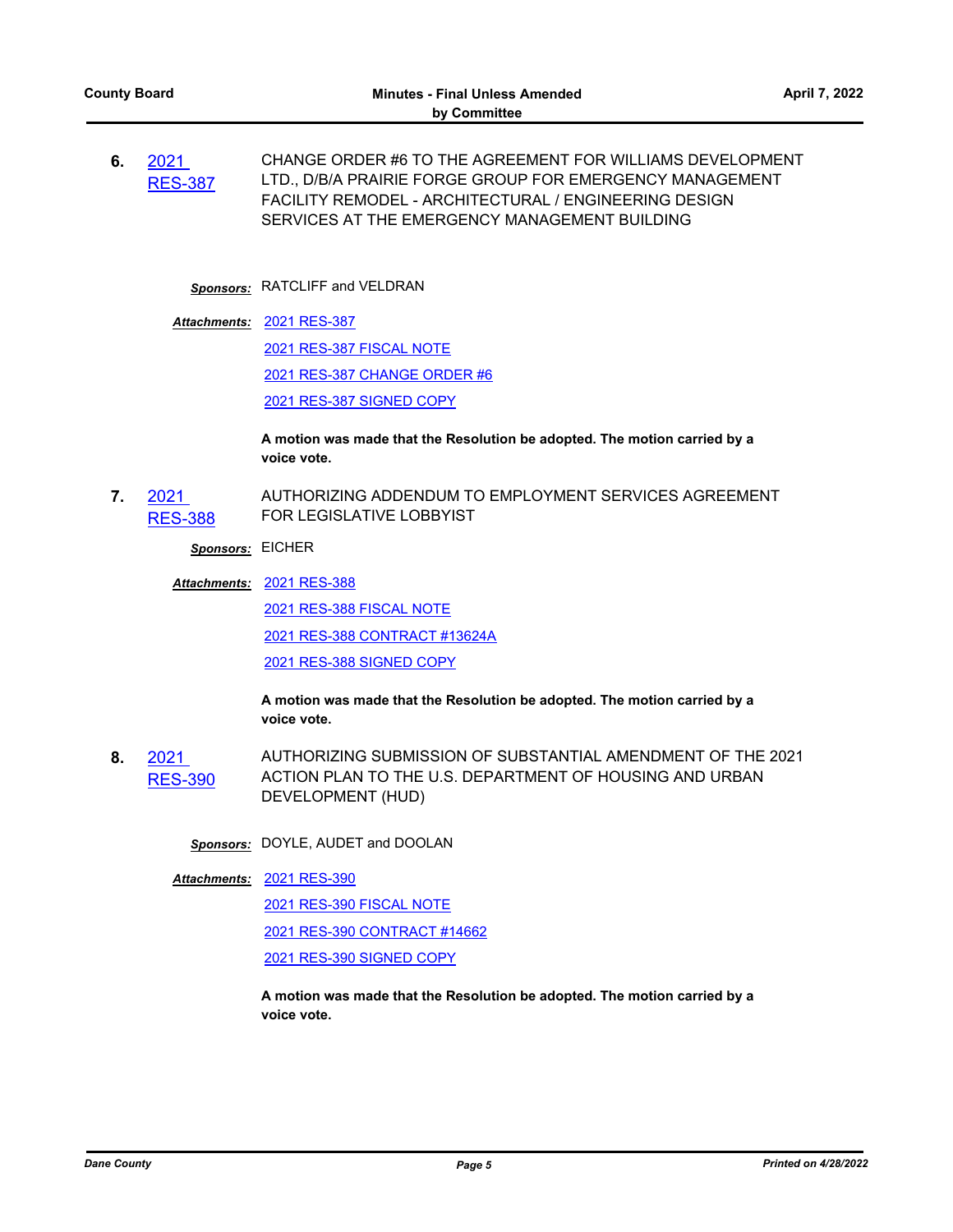**9.** 2021 [RES-396](http://dane.legistar.com/gateway.aspx?m=l&id=/matter.aspx?key=22404) AUTHORIZING ADDENDUMS TO PURCHASE OF SERVICES AGREEMENTS WITH OPERATION FRESH START INC

*Sponsors:* RIPP, AUDET, VELDRAN, DOOLAN and RITT

[2021 RES-396](http://dane.legistar.com/gateway.aspx?M=F&ID=0f7f394b-a317-4dc4-aa58-3b1945f6814e.pdf) *Attachments:*

[2021 RES-396 Fiscal Note](http://dane.legistar.com/gateway.aspx?M=F&ID=bead2f46-096e-49ff-896f-2a3fbcbf4314.pdf) [2021 RES-396 CONTRACT #13649C](http://dane.legistar.com/gateway.aspx?M=F&ID=47c44209-f73d-4d7c-bbdd-5d684f5de3cf.pdf) [2021 RES-396 CONTRACT #14530A](http://dane.legistar.com/gateway.aspx?M=F&ID=31187149-3b51-453f-8fab-ced5f66e1592.pdf) [2021 RES-396 SIGNED COPY](http://dane.legistar.com/gateway.aspx?M=F&ID=2da51786-5e70-456d-b003-9d5585d4219e.pdf)

**A motion was made that the Resolution be adopted. The motion carried by a voice vote.**

**10.** 2021 [RES-398](http://dane.legistar.com/gateway.aspx?m=l&id=/matter.aspx?key=22407) AUTHORIZING EXECUTION OF PURCHASE OF SERVICES AGREEMENT FOR MARKETING AND ADVERTISING, MEDIA BUYING, AND MARKET RESEARCH SERVICES FOR THE DANE COUNTY REGIONAL AIRPORT

*Sponsors:* McCARVILLE

[2021 RES-398](http://dane.legistar.com/gateway.aspx?M=F&ID=91e94a54-0e2c-4848-bb6b-5a2d080fa803.pdf) *Attachments:*

[2021 RES-398 FISCAL NOTE](http://dane.legistar.com/gateway.aspx?M=F&ID=9e2cbdc8-cddf-45ee-951b-9ba97806bfb3.pdf)

[2021 RES-398 CONTRACT #14687](http://dane.legistar.com/gateway.aspx?M=F&ID=e6ff55b5-9b27-45a1-90b4-f4efd7453765.pdf)

[2021 RES-398 SIGNED COPY](http://dane.legistar.com/gateway.aspx?M=F&ID=45a99575-f01d-4d27-a811-dc48deeb9325.pdf)

**A motion was made that the Resolution be adopted. The motion carried by a voice vote.**

**11.** 2021 [RES-399](http://dane.legistar.com/gateway.aspx?m=l&id=/matter.aspx?key=22410) AWARD OF AGREEMENT FOR PROFESSIONAL ENGINEERING SERVICES RELATED TO THE DEPARTMENT OF WASTE AND RENEWABLES PROJECTS

#### *Sponsors:* RATCLIFF

[2021 RES-399](http://dane.legistar.com/gateway.aspx?M=F&ID=5c1def44-4648-4c73-b82a-a158a9a72d5b.pdf) *Attachments:*

[2021 RES-399 FISCAL NOTE](http://dane.legistar.com/gateway.aspx?M=F&ID=e93ca587-c7eb-4b7a-9bd1-f033f3973266.pdf) [2021 RES-399 CONTRACT #14676](http://dane.legistar.com/gateway.aspx?M=F&ID=76afa246-06ed-4e09-a607-59f22a75d8f1.pdf) [2021 RES-399 SIGNED COPY](http://dane.legistar.com/gateway.aspx?M=F&ID=12f42b6a-8686-4292-bea3-8e0841fefaa2.pdf)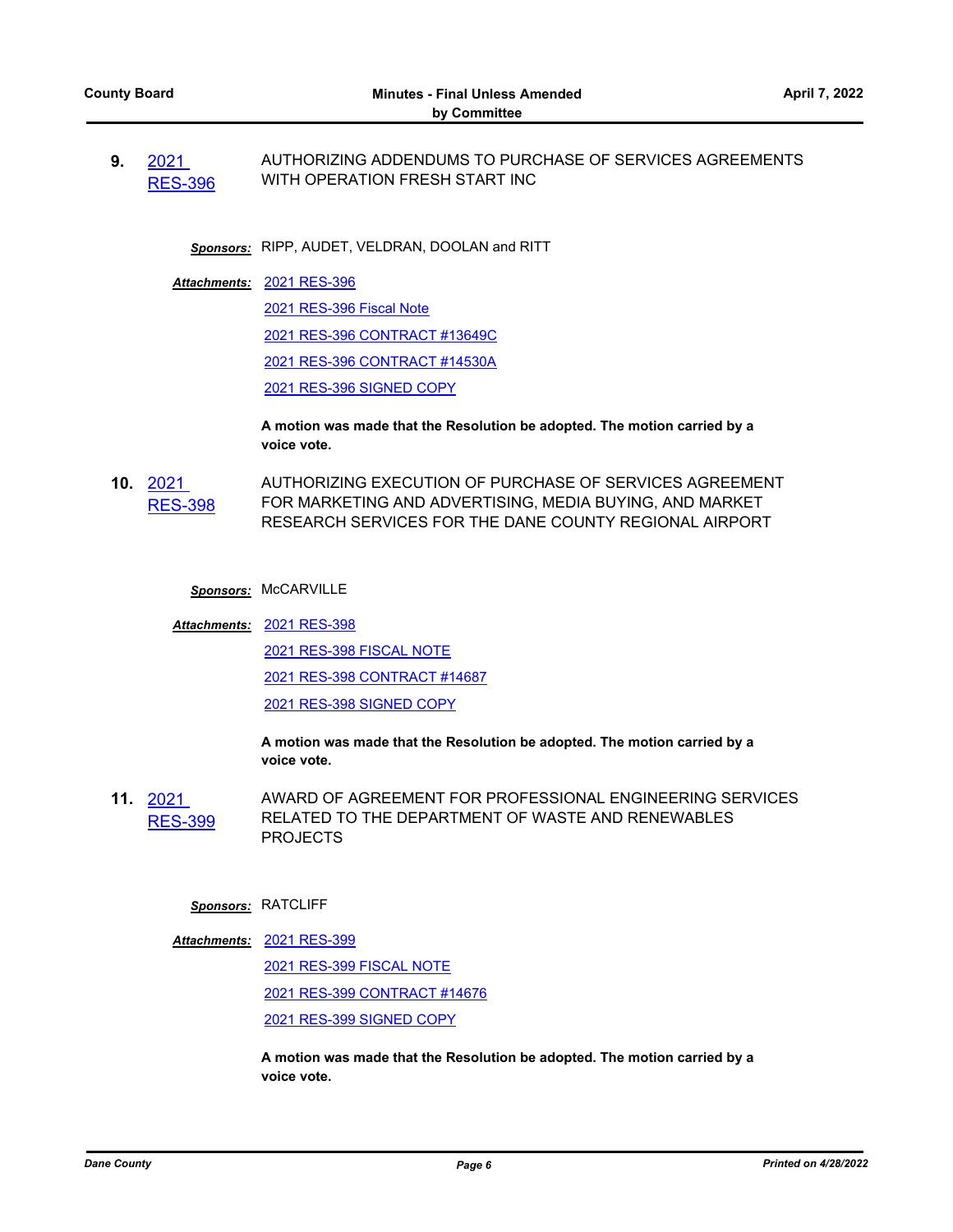**12.** 2021 [RES-400](http://dane.legistar.com/gateway.aspx?m=l&id=/matter.aspx?key=22411) AWARD OF AGREEMENT FOR PROFESSIONAL ENGINEERING SERVICES RELATED TO THE DEPARTMENT OF WASTE AND RENEWABLES PROJECTS

# *Sponsors:* RATCLIFF

[2021 RES-400](http://dane.legistar.com/gateway.aspx?M=F&ID=4da6e1a3-9dcb-4e95-bb28-d2ded02e0012.pdf) *Attachments:* [2021 RES-400 FISCAL NOTE](http://dane.legistar.com/gateway.aspx?M=F&ID=175b742c-77a4-47b0-ba23-8cf010e3cd46.pdf) [2021 RES-400 CONTRACT #14682](http://dane.legistar.com/gateway.aspx?M=F&ID=551b5a15-c724-4d24-94c6-d2049089516e.pdf) [2021 RES-400 SIGNED COPY](http://dane.legistar.com/gateway.aspx?M=F&ID=e84cd133-91bb-4e5a-956c-00bfb64e4697.pdf)

> **A motion was made that the Resolution be adopted. The motion carried by a voice vote.**

**13.** 2021 [RES-402](http://dane.legistar.com/gateway.aspx?m=l&id=/matter.aspx?key=22413) AWARD OF AGREEMENT FOR PROFESSIONAL LAND SURVEYING SERVICES FOR THE DEPARTMENT OF WASTE AND RENEWABLES

## *Sponsors:* RATCLIFF

[2021 RES-402](http://dane.legistar.com/gateway.aspx?M=F&ID=0bffbade-94f0-4b20-a2ee-422304b2015b.pdf) *Attachments:* [2021 RES-402 FISCAL NOTE](http://dane.legistar.com/gateway.aspx?M=F&ID=2a2d6afc-5011-4525-b63e-9585515cbf57.pdf) [2021 RES-402 CONTRACT #14677](http://dane.legistar.com/gateway.aspx?M=F&ID=7daf888d-ec55-40b7-95a5-47baa3b58c12.pdf) [2021 RES-402 SIGNED COPY](http://dane.legistar.com/gateway.aspx?M=F&ID=a0aa0915-2773-4aaa-a749-447c61868ad5.pdf)

> **A motion was made that the Resolution be adopted. The motion carried by a voice vote.**

**14.** 2021 [RES-403](http://dane.legistar.com/gateway.aspx?m=l&id=/matter.aspx?key=22414) AWARD OF AGREEMENT FOR PROFESSIONAL LAND SURVEYING SERVICES FOR THE DEPARTMENT OF WASTE AND RENEWABLES

## *Sponsors:* RATCLIFF

[2021 RES-403](http://dane.legistar.com/gateway.aspx?M=F&ID=ae1c24bb-efa8-4c35-8a7d-40c8128d98dd.pdf) *Attachments:*

[2021 RES-403 FISCAL NOTE](http://dane.legistar.com/gateway.aspx?M=F&ID=2f258008-0b79-40c5-98fa-fa64d9035e4b.pdf)

[2021 RES-403 CONTRACT #14689](http://dane.legistar.com/gateway.aspx?M=F&ID=166a6528-c0c8-4eb1-a2be-b481f725ba24.pdf)

[2021 RES-403 SIGNED COPY](http://dane.legistar.com/gateway.aspx?M=F&ID=8b45002a-d612-4118-8f0e-2f08b7dc7605.pdf)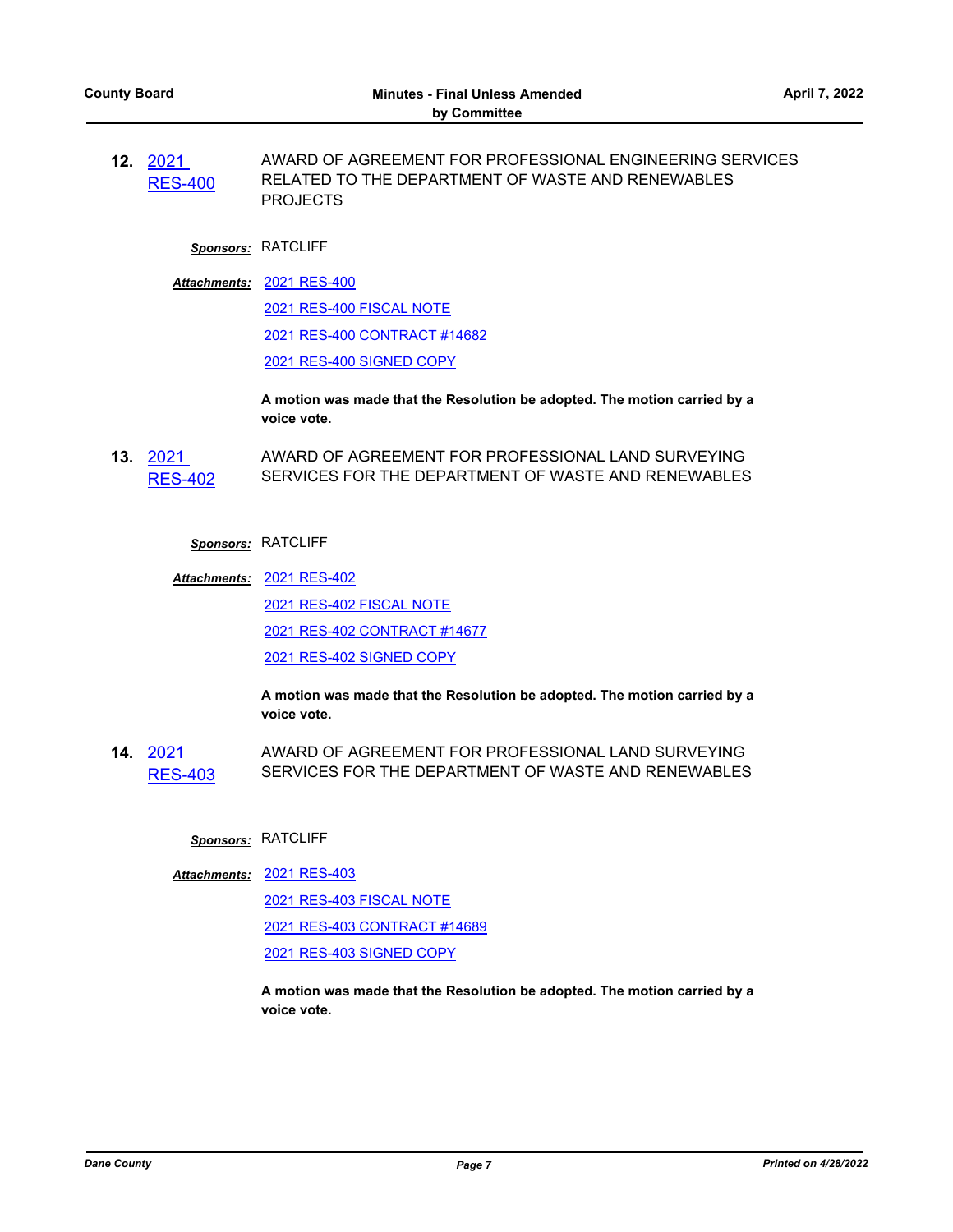**15.** 2021 [RES-404](http://dane.legistar.com/gateway.aspx?m=l&id=/matter.aspx?key=22415) AWARD OF AGREEMENT FOR ENVIRONMENTAL COMPLIANCE SERVICES FOR THE DEPARTMENT OF WASTE AND RENEWABLES

#### *Sponsors:* RATCLIFF

[2021 RES-404](http://dane.legistar.com/gateway.aspx?M=F&ID=1c4193ed-8d40-4d0f-aa60-1f60b3d9d2a7.pdf) *Attachments:* [2021 RES-404 FISCAL NOTE](http://dane.legistar.com/gateway.aspx?M=F&ID=8a356e8a-53e7-4e84-96fc-94b961c39633.pdf) [2021 RES-404 CONTRACT #14683](http://dane.legistar.com/gateway.aspx?M=F&ID=b4ff831d-b243-49da-bc3c-08d65ccd696b.pdf) [2021 RES-404 SIGNED COPY](http://dane.legistar.com/gateway.aspx?M=F&ID=569b4813-68f2-485f-a906-4c774d9fb4fc.pdf)

> **A motion was made that the Resolution be adopted. The motion carried by a voice vote.**

**16.** 2021 [RES-405](http://dane.legistar.com/gateway.aspx?m=l&id=/matter.aspx?key=22416) WASTE AND RENEWABLES CONTRACT FOR PLC PROGRAMMING, AUTOMATION AND OPERATIONS SUPPORT WITH EVOLOGIC INDUSTRIAL AUTOMATION, LLC

#### *Sponsors:* RATCLIFF

[2021 RES-405](http://dane.legistar.com/gateway.aspx?M=F&ID=b5431f31-1a42-46eb-a62c-6cd4cfbc679f.pdf) *Attachments:* [2021 RES-405 FISCAL NOTE](http://dane.legistar.com/gateway.aspx?M=F&ID=93157ee7-0edf-4681-b5bd-1e0ed02ab8ec.pdf) [2021 RES-405 CONTRACT #14670](http://dane.legistar.com/gateway.aspx?M=F&ID=38f665e6-000f-41f3-8008-bb7592d8bfee.pdf) [2021 RES-405 SIGNED COPY](http://dane.legistar.com/gateway.aspx?M=F&ID=a5b6b68a-6c2a-4bae-a17c-852f4ee81949.pdf)

> **A motion was made that the Resolution be adopted. The motion carried by a voice vote.**

**17.** 2021 [RES-406](http://dane.legistar.com/gateway.aspx?m=l&id=/matter.aspx?key=22420) AUTHORIZING A SALE OF LAND AT RODEFELD LANDFILL TO WISCONSIN DEPARTMENT OF TRANSPORTATION

#### *Sponsors:* RATCLIFF

[2021 RES-406](http://dane.legistar.com/gateway.aspx?M=F&ID=0ed38370-3376-4459-90f0-fce8cbb527c1.pdf) *Attachments:*

[2021 RES-406 FISCAL NOTE](http://dane.legistar.com/gateway.aspx?M=F&ID=d7a02ac8-9f60-498c-89ba-e078ba628d8c.pdf)

[2021 RES-406 MAP](http://dane.legistar.com/gateway.aspx?M=F&ID=612aed60-693a-4d33-8dfb-0c42aca323f9.pdf)

[2021 RES-406 SIGNED COPY](http://dane.legistar.com/gateway.aspx?M=F&ID=d4625e61-bfa4-4f9c-83d2-1c0e5775905b.pdf)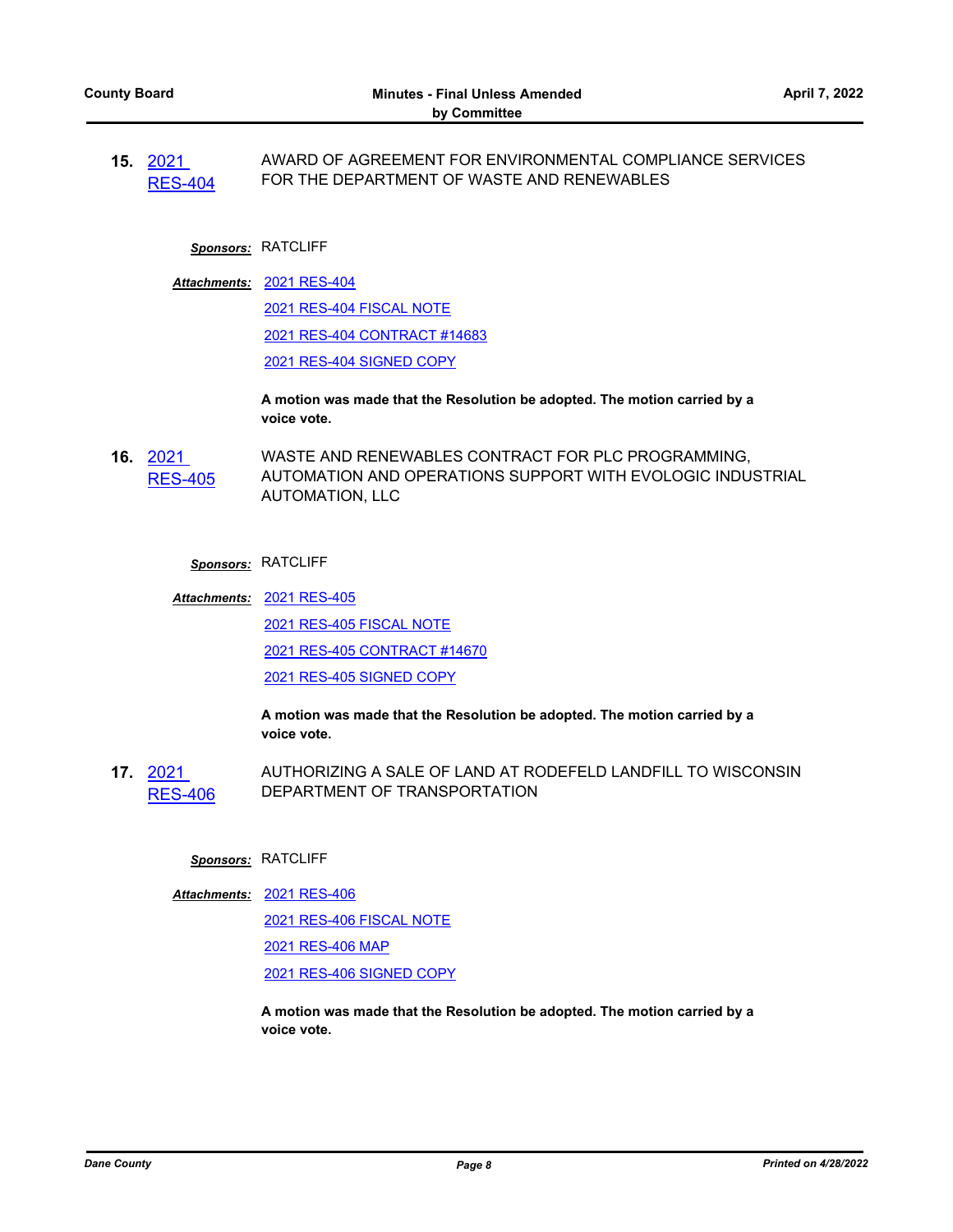**18.** 2021 [RES-407](http://dane.legistar.com/gateway.aspx?m=l&id=/matter.aspx?key=22421) AUTHORIZING A SALE OF LAND AT THE EAST DISTRICT CAMPUS TO WISCONSIN DEPARTMENT OF TRANSPORTATION

*Sponsors:* RATCLIFF and VELDRAN

[2021 RES-407](http://dane.legistar.com/gateway.aspx?M=F&ID=7c2f9a50-b47f-47db-aaa4-6411c67763e0.pdf) *Attachments:* [2021 RES-407 FISCAL NOTE](http://dane.legistar.com/gateway.aspx?M=F&ID=221aaca6-f8de-48d3-a1f3-0ad17d2c6104.pdf) [2021 RES-407 MAP](http://dane.legistar.com/gateway.aspx?M=F&ID=a02b3906-a1b2-43ea-99ca-0d0918bfd85a.pdf) [2021 RES-407 SIGNED COPY](http://dane.legistar.com/gateway.aspx?M=F&ID=c7a526c0-990e-4f15-bfaf-db9890bba5c1.pdf)

> **A motion was made that the Resolution be adopted. The motion carried by a voice vote.**

**19.** 2021 [RES-415](http://dane.legistar.com/gateway.aspx?m=l&id=/matter.aspx?key=22517) AWARD OF CONTRACT FOR THE NORTH MENDOTA TRAIL PAVING AT GOVERNOR NELSON STATE PARK

*Sponsors:* RATCLIFF, RITT and JOERS

[2021 RES-415](http://dane.legistar.com/gateway.aspx?M=F&ID=fd858b08-fbe6-46fd-b074-b8907a568e99.pdf) *Attachments:* [2021 RES-415 FISCAL NOTE](http://dane.legistar.com/gateway.aspx?M=F&ID=08d21d02-38fb-4681-b561-e510fdfc110f.pdf) [2021 RES-415 CONTRACT #14688](http://dane.legistar.com/gateway.aspx?M=F&ID=5a2578f8-0ae6-4ad9-b175-a1cdf7354eff.pdf) [2021 RES-415 SIGNED COPY](http://dane.legistar.com/gateway.aspx?M=F&ID=e7479239-616f-4266-a8c1-40194e317fb3.pdf)

> **A motion was made that the Resolution be adopted. The motion carried by a voice vote.**

**20.** 2021 [RES-418](http://dane.legistar.com/gateway.aspx?m=l&id=/matter.aspx?key=22525) AWARD OF CONTRACT FOR FACILITIES EMERGENCY POWER AT THE DANE COUNTY COURTHOUSE AND CITY COUNTY BUILDING

# *Sponsors:* RATCLIFF

[2021 RES-418](http://dane.legistar.com/gateway.aspx?M=F&ID=01829694-55ae-4255-9a1e-091d85606a1d.pdf) *Attachments:*

[2021 RES-418 FISCAL NOTE](http://dane.legistar.com/gateway.aspx?M=F&ID=a2bf3a57-c1f8-4a23-9a01-f7503be30506.pdf)

[2021 RES-418 CONTRACT #14686](http://dane.legistar.com/gateway.aspx?M=F&ID=2f1d4fc5-1585-4f2b-9f84-94f3a9e5b4ce.pdf)

[2021 RES-418 SIGNED COPY](http://dane.legistar.com/gateway.aspx?M=F&ID=a2eb0bc3-1e53-4f09-9939-62628959a84e.pdf)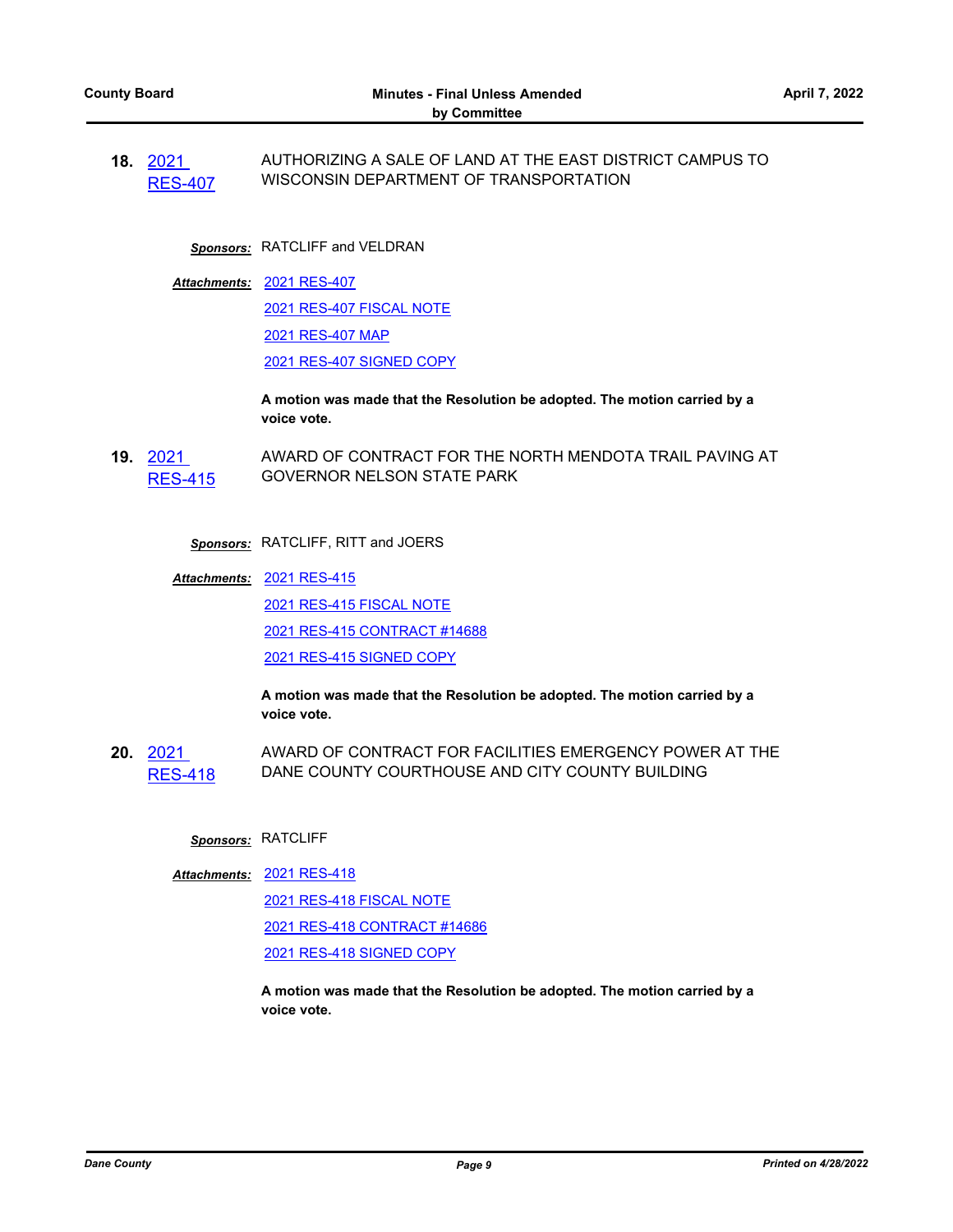**21.** 2021 [RES-419](http://dane.legistar.com/gateway.aspx?m=l&id=/matter.aspx?key=22531) CONSENT TO ASSIGNMENT OF SITE LEASE FOR YAHARA SOLAR PROJECT

*Sponsors:* RATCLIFF, RITT and JOERS

[2021 RES-419](http://dane.legistar.com/gateway.aspx?M=F&ID=d7ed9361-4b63-4d36-b2e7-f4fe87f8d558.pdf) *Attachments:* [2021 RES-419 FISCAL NOTE](http://dane.legistar.com/gateway.aspx?M=F&ID=2e704b05-5713-42f0-88cb-6652bd172986.pdf) [2021 RES-419 CONTRACT #14162B](http://dane.legistar.com/gateway.aspx?M=F&ID=7aef46be-2e41-4b78-9b61-fb9d859e5546.pdf) [2021 RES-419 SIGNED COPY](http://dane.legistar.com/gateway.aspx?M=F&ID=66e24ccd-18d9-4837-a124-2619c88198b0.pdf)

## **G. MOTIONS FROM PREVIOUS MEETINGS**

## **H. REPORTS ON ZONING PETITIONS**

- **1.** [11806](http://dane.legistar.com/gateway.aspx?m=l&id=/matter.aspx?key=22113) PETITION: REZONE 11806 APPLICANT: ROETHLISBERGER TR LOCATION: 6858 PAOLI ROAD, SECTION 2, TOWN OF MONTROSE CHANGE FROM: FP-35 Farmland Preservation District TO HAM-M Hamlet Mixed-Use District REASON: adding additional lands to an existing lot
	- [11806 Ord Amend.pdf](http://dane.legistar.com/gateway.aspx?M=F&ID=19106e86-a52b-44bd-9c6c-4da1e0754dac.pdf) *Attachments:* [11806 Staff Report.pdf](http://dane.legistar.com/gateway.aspx?M=F&ID=14c3ad6a-5d83-4180-be7e-0fdb7921fb93.pdf) [11806 Town Action Report.pdf](http://dane.legistar.com/gateway.aspx?M=F&ID=a2d53b2e-005e-49f6-9274-6ef278ab3499.pdf) [11806 APP](http://dane.legistar.com/gateway.aspx?M=F&ID=716d0a13-724e-403d-91a7-31eb0ff99162.pdf) [11806 Map](http://dane.legistar.com/gateway.aspx?M=F&ID=13247111-981b-4340-8b8d-5ae75aefbab6.pdf) [REZONE PETITION 11806 SIGNED COPY](http://dane.legistar.com/gateway.aspx?M=F&ID=1af9c504-5f7c-4894-9310-d418b64d46ab.pdf)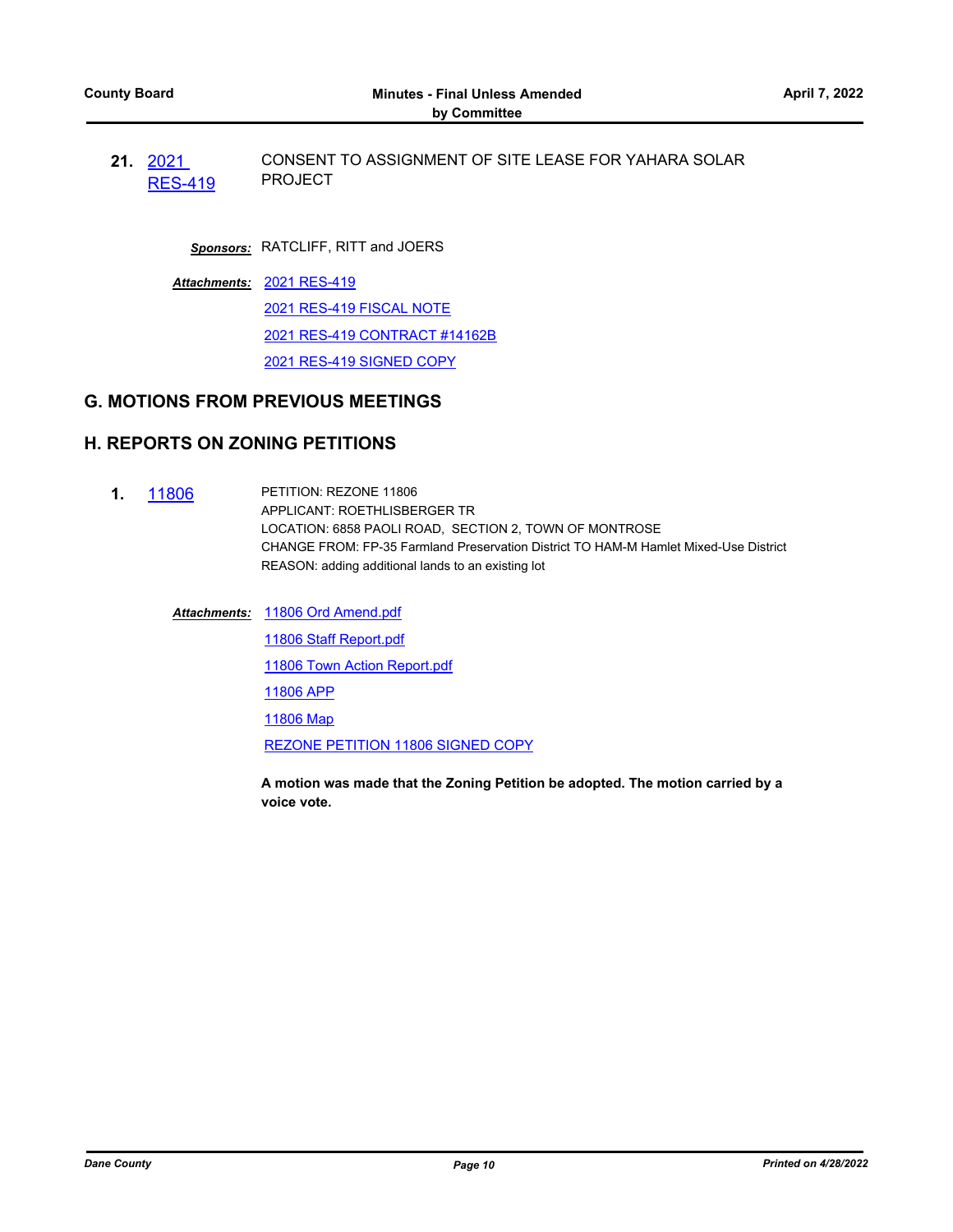**2.** [11808](http://dane.legistar.com/gateway.aspx?m=l&id=/matter.aspx?key=22115) PETITION: REZONE 11808 APPLICANT: PAUL AND DONNA HELLENBRAND LOCATION: WEST OF 7440 LODI-SPRINGFIELD ROAD, SECTION 16, TOWN OF DANE CHANGE FROM: FP-35 Farmland Preservation District TO RR-1 Rural Residential District, FP-35 Farmland Preservation District TO TDR-R Transfer of Development Rights Receiving Area Overlay District Receiving Area REASON: create one residential lot - transfer of development right

Attachments: [11808 Ord Amend.pdf](http://dane.legistar.com/gateway.aspx?M=F&ID=6aa98e5b-2d18-4dff-9a43-0d4f7e46b764.pdf)

[11808 Staff Report.pdf](http://dane.legistar.com/gateway.aspx?M=F&ID=e219c5b3-233c-4374-82ae-2a764bedbbdd.pdf)

[11808 Town Action Report](http://dane.legistar.com/gateway.aspx?M=F&ID=aa48c6d4-e49b-46df-bbea-387c13877008.pdf)

[11808 Density sending](http://dane.legistar.com/gateway.aspx?M=F&ID=ef79490e-393a-4845-9ef1-1c7c370fe39e.pdf)

[11808 Density Receiving2.pdf](http://dane.legistar.com/gateway.aspx?M=F&ID=cdb0751e-24b8-47c7-8295-e65496c07423.pdf)

[11808 APP](http://dane.legistar.com/gateway.aspx?M=F&ID=3b348d63-16d4-4785-8d8f-73cd6890f293.pdf)

[11808 Map](http://dane.legistar.com/gateway.aspx?M=F&ID=1564311a-2776-444b-bada-588a7b7553ba.pdf)

[REZONE PETITION 11808 SIGNED COPY](http://dane.legistar.com/gateway.aspx?M=F&ID=c82a88eb-9723-4c89-822c-00880b6f780f.pdf)

#### **A motion was made that the Zoning Petition be adopted. The motion carried by a voice vote.**

**3.** [11809](http://dane.legistar.com/gateway.aspx?m=l&id=/matter.aspx?key=22116) PETITION: REZONE 11809 APPLICANT: R & J ACRES LLC C/O BEVERLY TUCKER LOCATION: EAST OF 1985 SPRING ROAD ROAD, SECTION 25, TOWN OF SPRINGDALE CHANGE FROM: RM-16 Rural Mixed-Use District TO RR-1 Rural Residential District, RM-16 Rural Mixed-Use District TO AT-35 Agriculture Transition District REASON: creating one residential lot

[11809 Ord Amend.pdf](http://dane.legistar.com/gateway.aspx?M=F&ID=afcecd36-5e03-4724-828a-8634ad1bae3a.pdf) *Attachments:*

[11809 Staff Report.pdf](http://dane.legistar.com/gateway.aspx?M=F&ID=7808dc71-f8e6-4f43-b7c3-e905c21ac266.pdf)

[11809 Town Action Report.pdf](http://dane.legistar.com/gateway.aspx?M=F&ID=6f3771bf-f3ac-441e-9940-20a21b04e2e8.pdf)

[11809 Density.pdf](http://dane.legistar.com/gateway.aspx?M=F&ID=48cc7b0f-08a1-4500-bfa4-d19655b1754a.pdf)

[11809 APP](http://dane.legistar.com/gateway.aspx?M=F&ID=c5edef13-644f-4f40-adeb-1b08f46f99ec.pdf)

[11809 Map](http://dane.legistar.com/gateway.aspx?M=F&ID=6b994e41-3035-4d8e-a4b3-0eaccd645900.pdf)

[REZONE PETITION 11809 SIGNED COPY](http://dane.legistar.com/gateway.aspx?M=F&ID=82426477-da5a-41c6-b19f-a3873bded9b9.pdf)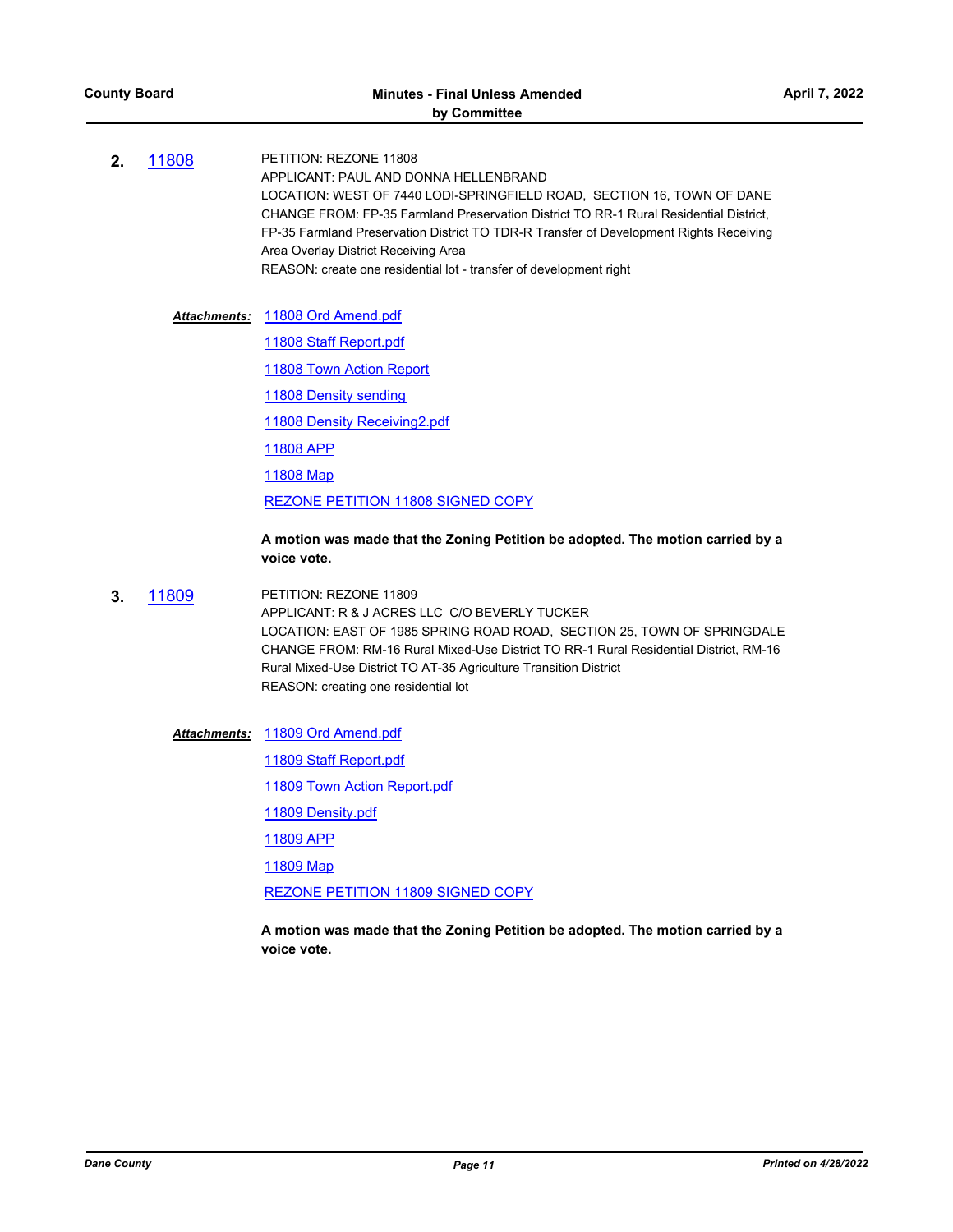#### Attachments: [11810 Ord Amend.pdf](http://dane.legistar.com/gateway.aspx?M=F&ID=d3a14449-628b-4ba8-9933-3130df649a1b.pdf)

[11810 Staff Report.pdf](http://dane.legistar.com/gateway.aspx?M=F&ID=9d1bf9de-c8b4-46f9-bfc0-be533e6ba8bd.pdf) [11810 Town Action Report.pdf](http://dane.legistar.com/gateway.aspx?M=F&ID=502b99e0-5bc1-4afd-9a67-49e319f6c6c9.pdf) [11810 Density](http://dane.legistar.com/gateway.aspx?M=F&ID=16191c82-b13f-4fdf-8f27-2e2d047aec2a.pdf) [11810 APP](http://dane.legistar.com/gateway.aspx?M=F&ID=f94fe0fe-0fe2-4fbb-b2bb-7a814d5c7501.pdf) [11810 Map](http://dane.legistar.com/gateway.aspx?M=F&ID=429ae4f8-53c1-4184-9004-128387c77f18.pdf) [REZONE PETITION 11810 SIGNED COPY](http://dane.legistar.com/gateway.aspx?M=F&ID=f0eb5f4c-f952-45cd-902e-3a1226661ce9.pdf)

## **A motion was made that the Zoning Petition be adopted. The motion carried by a voice vote.**

**5.** [11811](http://dane.legistar.com/gateway.aspx?m=l&id=/matter.aspx?key=22118) PETITION: REZONE 11811 APPLICANT: SARAH L LEONG AND PATRICK HAGER LOCATION: 1129 LAFOLLETTE ROAD, SECTION 7, TOWN OF PRIMROSE CHANGE FROM: RM-16 Rural Mixed-Use District TO REASON: remove deed restriction from property - part of previous rezoning petition # 7443

Attachments: [11811 Ord Amend.pdf](http://dane.legistar.com/gateway.aspx?M=F&ID=085083a5-6aff-4547-b5db-cdd668fd6fee.pdf)

[11811 Staff Report.pdf](http://dane.legistar.com/gateway.aspx?M=F&ID=b1a815e2-a9dd-473a-a740-14a1f20445ad.pdf)

[11811 Town Action Report.pdf](http://dane.legistar.com/gateway.aspx?M=F&ID=ec47c731-388c-4eaa-9475-f4e900a2801d.pdf)

[11811 APP](http://dane.legistar.com/gateway.aspx?M=F&ID=b8938ffd-89af-45ee-8135-c4b6a9c54fb5.pdf)

[11811 Map](http://dane.legistar.com/gateway.aspx?M=F&ID=0e209fae-23d0-4c1b-9da7-ff1e85145b06.pdf)

[REZONE PETITION 11811 SIGNED COPY](http://dane.legistar.com/gateway.aspx?M=F&ID=0d9aa636-8a28-4637-9829-10c4423ac940.pdf)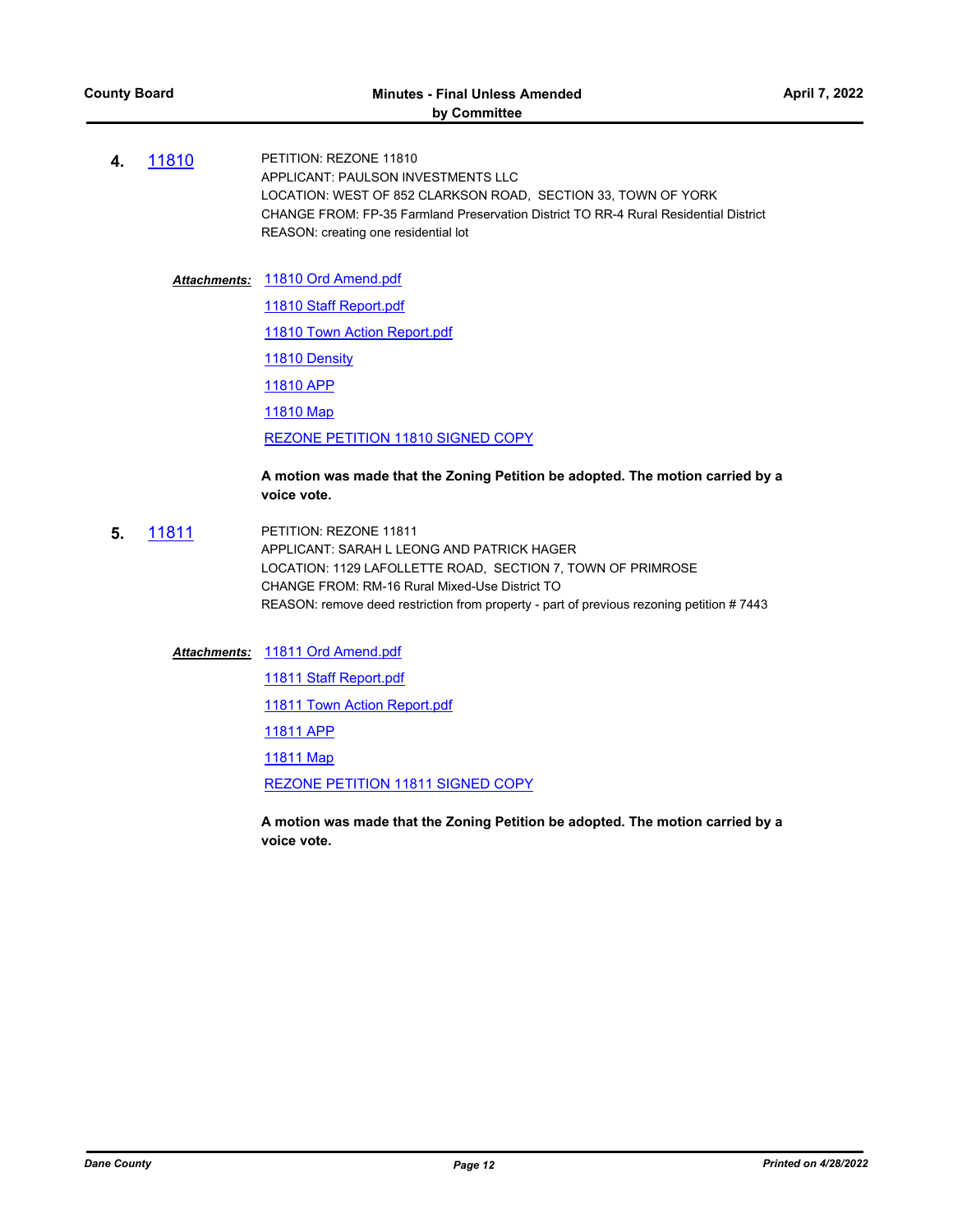**6.** [11812](http://dane.legistar.com/gateway.aspx?m=l&id=/matter.aspx?key=22119) PETITION: REZONE 11812 APPLICANT: PATRICK BLAKE AND BRITTA JOHNSON LOCATION: 3887 GARFOOT ROAD, SECTION 19, TOWN OF CROSS PLAINS CHANGE FROM: RR-4 Rural Residential District TO RR-2 Rural Residential District, RR-4 Rural Residential District TO RR-8 Rural Residential District REASON: increasing the size of an existing residential lot

#### Attachments: [11812 Ord Amend.pdf](http://dane.legistar.com/gateway.aspx?M=F&ID=538975ec-302c-4e29-9b87-41b63ed8edf9.pdf)

[11812 Staff Report](http://dane.legistar.com/gateway.aspx?M=F&ID=d1e78c36-7c68-4f54-b661-ccfa4ac23053.pdf) **[11812 Town Action Report](http://dane.legistar.com/gateway.aspx?M=F&ID=af756989-0967-4cd5-86db-6fb6d657d7d5.pdf)** [11812 APP](http://dane.legistar.com/gateway.aspx?M=F&ID=b845d76c-3d95-4a2b-be07-9d64f6f82e23.pdf) [11812 Map](http://dane.legistar.com/gateway.aspx?M=F&ID=9e8f81b2-a7fc-47dc-aa5c-0deb2283fa71.pdf) [REZONE PETITION 11812 SIGNED COPY](http://dane.legistar.com/gateway.aspx?M=F&ID=5c4913f1-a062-4aaf-922c-fc7d4324cbd5.pdf)

**A motion was made that the Zoning Petition be adopted. The motion carried by a voice vote.**

- **I. ORDINANCES**
- **J. AWARD OF CONTRACTS**
- **K. RESOLUTIONS**
- **L. APPOINTMENTS**

# **M. ITEMS REQUIRING A TWO-THIRDS MAJORITY FOR PASSAGE**

**1.** 2021 [RES-367](http://dane.legistar.com/gateway.aspx?m=l&id=/matter.aspx?key=22267) AUTHORIZATION TO AMEND THE 2022 BUDGET FOR PARKS LAND MANAGEMENT LTE FUNDS

*Sponsors:* RIPP, RITT and MCGINNITY

[2021 RES-367](http://dane.legistar.com/gateway.aspx?M=F&ID=7530ebab-515a-491c-a4a7-1813c693a394.pdf) *Attachments:*

[2021 RES-367 Fiscal Note](http://dane.legistar.com/gateway.aspx?M=F&ID=7d32ca6c-952a-401e-babe-16a24099431c.pdf)

[2021 RES-367 SIGNED COPY](http://dane.legistar.com/gateway.aspx?M=F&ID=1251e789-9dc6-419e-afd0-c8e2483a7c66.pdf)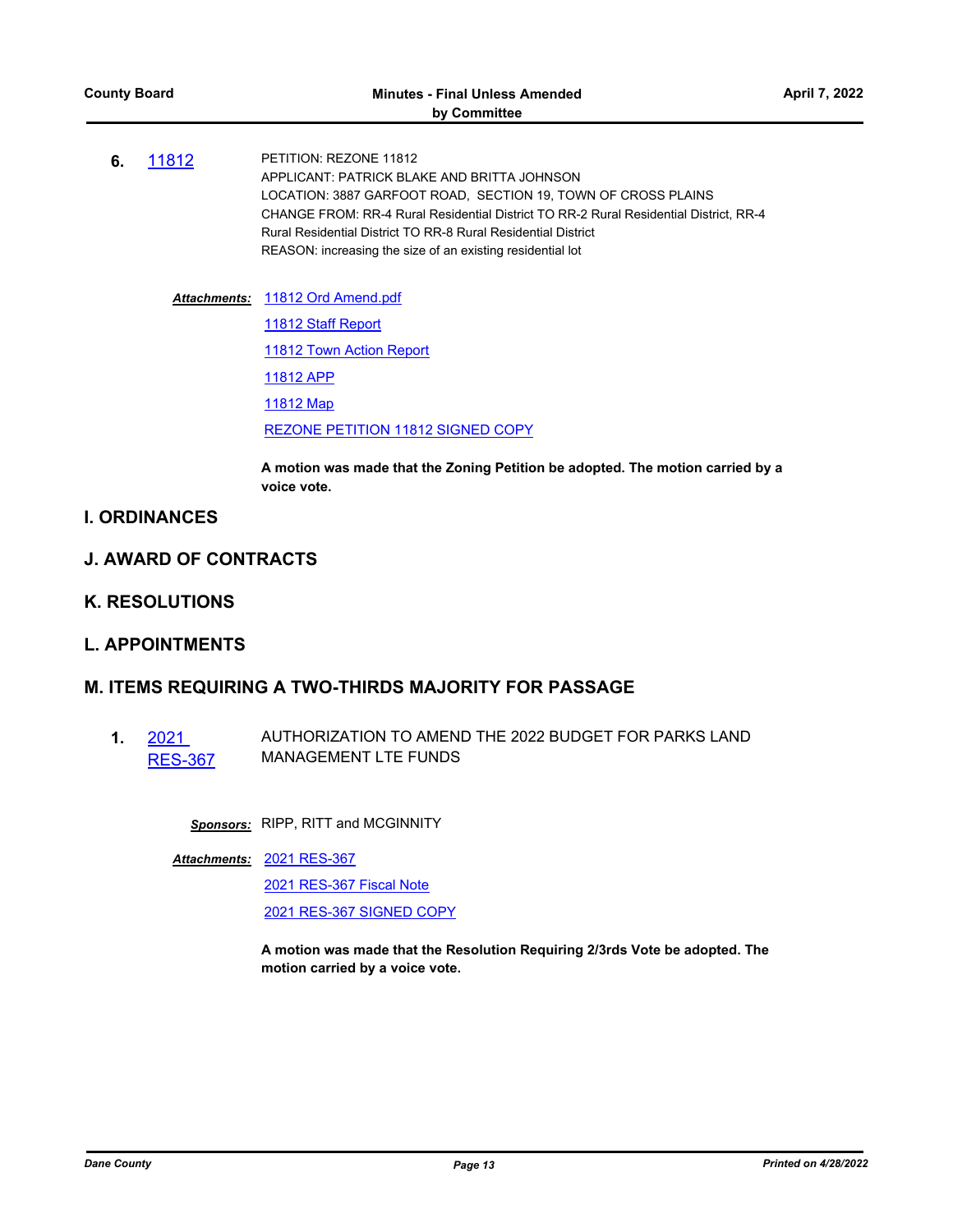**2.** 2021 [RES-370](http://dane.legistar.com/gateway.aspx?m=l&id=/matter.aspx?key=22278) ACCEPTING GRANT FUNDS FROM THE ROOTS AND WINGS FOUNDATION DCDHS - ACS DIVISION

#### *Sponsors:* DOYLE

[2021 RES-370](http://dane.legistar.com/gateway.aspx?M=F&ID=05a937c8-a828-45f9-aae4-e885f56e687d.pdf) *Attachments:*

[2021 RES-370 FISCAL NOTE](http://dane.legistar.com/gateway.aspx?M=F&ID=63c44da7-1b00-4285-8e3b-2a88b43b6b91.pdf) [2021 RES-370 CONTRACT #85435A](http://dane.legistar.com/gateway.aspx?M=F&ID=fa367989-6f86-4e13-a552-5297a619154a.pdf) [2021 RES-370 SIGNED COPY](http://dane.legistar.com/gateway.aspx?M=F&ID=ee480360-359d-499a-8f40-52730b87685b.pdf)

**A motion was made that the Resolution Requiring 2/3rds Vote be adopted. The motion carried by a voice vote.**

**3.** 2021 [RES-371](http://dane.legistar.com/gateway.aspx?m=l&id=/matter.aspx?key=22279) ACCEPTING FACE-CHILD ABUSE AND NEGLECT PREVENTION BOARD GRANT AWARD DCDHS - CHILDREN, YOUTH AND FAMILIES DIVISION

*Sponsors:* DOYLE, RITT, MCGINNITY, RATCLIFF and JOERS

#### [2021 RES-371](http://dane.legistar.com/gateway.aspx?M=F&ID=af77ed71-daf5-4c6b-b5ff-84423dcbb708.pdf) *Attachments:*

[2021 RES-371 FISCAL NOTE](http://dane.legistar.com/gateway.aspx?M=F&ID=b62a55c4-f215-4e48-8c88-ba8d8472526b.pdf) [2021 RES-371 SIGNED COPY](http://dane.legistar.com/gateway.aspx?M=F&ID=34b34c45-11be-4f66-95ac-4664ba66ea64.pdf)

**A motion was made that the Resolution Requiring 2/3rds Vote be adopted. The motion carried by a voice vote.**

**4.** 2021 [RES-373](http://dane.legistar.com/gateway.aspx?m=l&id=/matter.aspx?key=22282) AUTHORIZING RECEIPT OF FUNDS FROM THE CITY OF MADISON CONTRIBUTING TO OPERATIONS OF THE BEACON DAY RESOURCE CENTER DCDHS - HAA DIVISION

*Sponsors:* DOYLE, CHAWLA, RITT and MCGINNITY

[2021 RES-373](http://dane.legistar.com/gateway.aspx?M=F&ID=8bf24216-c88a-4e95-aeed-c094fb5b9aee.pdf) *Attachments:*

[2021 RES-373 FISCAL NOTE](http://dane.legistar.com/gateway.aspx?M=F&ID=e98d57db-0ad6-4bdf-a83f-604ee8bbaac2.pdf)

[2021 RES-373 CONTRACT #14661](http://dane.legistar.com/gateway.aspx?M=F&ID=03889663-2064-4a26-b375-1e4228317fd9.pdf)

[2021 RES-373 SIGNED COPY](http://dane.legistar.com/gateway.aspx?M=F&ID=ea216b2d-4a29-4b21-805b-a91a98a9ccff.pdf)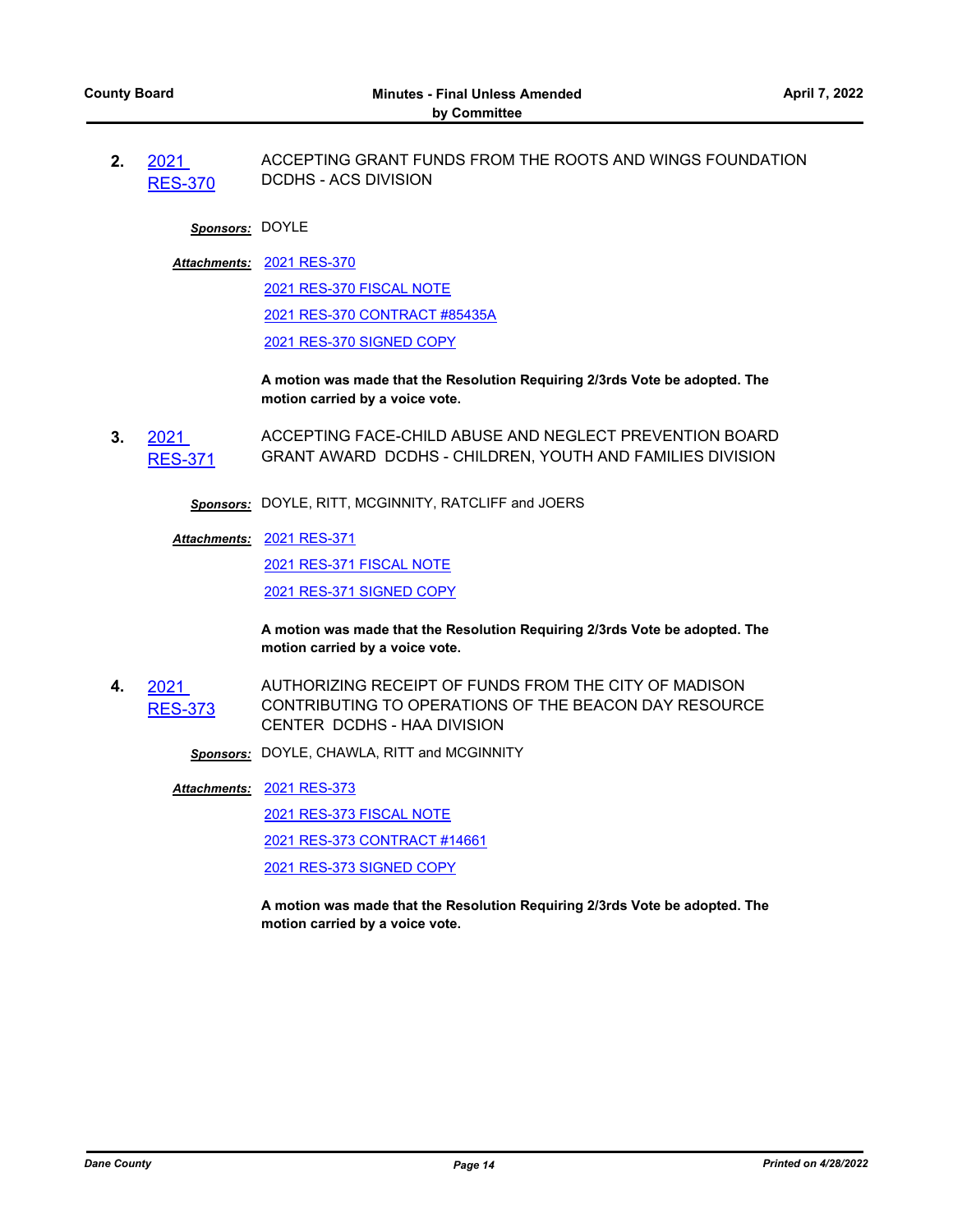**5.** 2021 [RES-392](http://dane.legistar.com/gateway.aspx?m=l&id=/matter.aspx?key=22393) AMENDING THE 2022 BUDGET TO PURCHASE A REPLACEMENT CUTTER MACHINE FOR PRINTING AND SERVICES

*Sponsors:* MILES

[2021 RES-392](http://dane.legistar.com/gateway.aspx?M=F&ID=1364e6e3-4c56-445b-9bd2-f66b3f7d1095.pdf) *Attachments:*

[2021 RES-392 FISCAL NOTE](http://dane.legistar.com/gateway.aspx?M=F&ID=d7930298-b1ab-4c41-8855-7a7441e7bd30.pdf)

[2021 RES-392 SIGNED COPY](http://dane.legistar.com/gateway.aspx?M=F&ID=ab25043b-e0aa-4bde-8fda-b34af8af7c94.pdf)

**A motion was made that the Resolution Requiring 2/3rds Vote be adopted. The motion carried by a voice vote.**

**6.** 2021 [RES-393](http://dane.legistar.com/gateway.aspx?m=l&id=/matter.aspx?key=22400) AUTHORIZING RECLASSIFICATION OF A CENTER WORKER TO A GROUNDSKEEPER AND A CENTER WORKER TO A MECHANICAL REPAIR WORKER

*Sponsors:* RATCLIFF and VELDRAN

[2021 RES-393](http://dane.legistar.com/gateway.aspx?M=F&ID=8325a561-3209-482d-b0e6-d51b0b16b705.pdf) *Attachments:*

[2021 RES-393 FISCAL NOTE](http://dane.legistar.com/gateway.aspx?M=F&ID=b17f1c35-a1c6-4938-9423-ca04f09710dd.pdf) [2021 RES-393 SIGNED COPY](http://dane.legistar.com/gateway.aspx?M=F&ID=d2d4cf68-d24e-4e5e-86a6-8d42f4b21d4d.pdf)

**A motion was made that the Resolution Requiring 2/3rds Vote be adopted. The motion carried by a voice vote.**

**7.** 2021 [RES-394](http://dane.legistar.com/gateway.aspx?m=l&id=/matter.aspx?key=22401) AUTHORIZING RECLASSIFICATION OF A PUBLIC INFORMATION OFFICER TO AN INFORMATION TECHNOLOGY SPECIALIST

*Sponsors:* RATCLIFF and VELDRAN

[2021 RES-394](http://dane.legistar.com/gateway.aspx?M=F&ID=fd9ccdc4-8b22-4217-af6e-83774c05289c.pdf) *Attachments:*

[2021 RES-394 FISCAL NOTE](http://dane.legistar.com/gateway.aspx?M=F&ID=c59cdcd3-94b5-4b4a-a22c-78225ff8880c.pdf)

[2021 RES-394 SIGNED COPY](http://dane.legistar.com/gateway.aspx?M=F&ID=bfb460e3-6e58-4c70-9e35-3acf767e1d7c.pdf)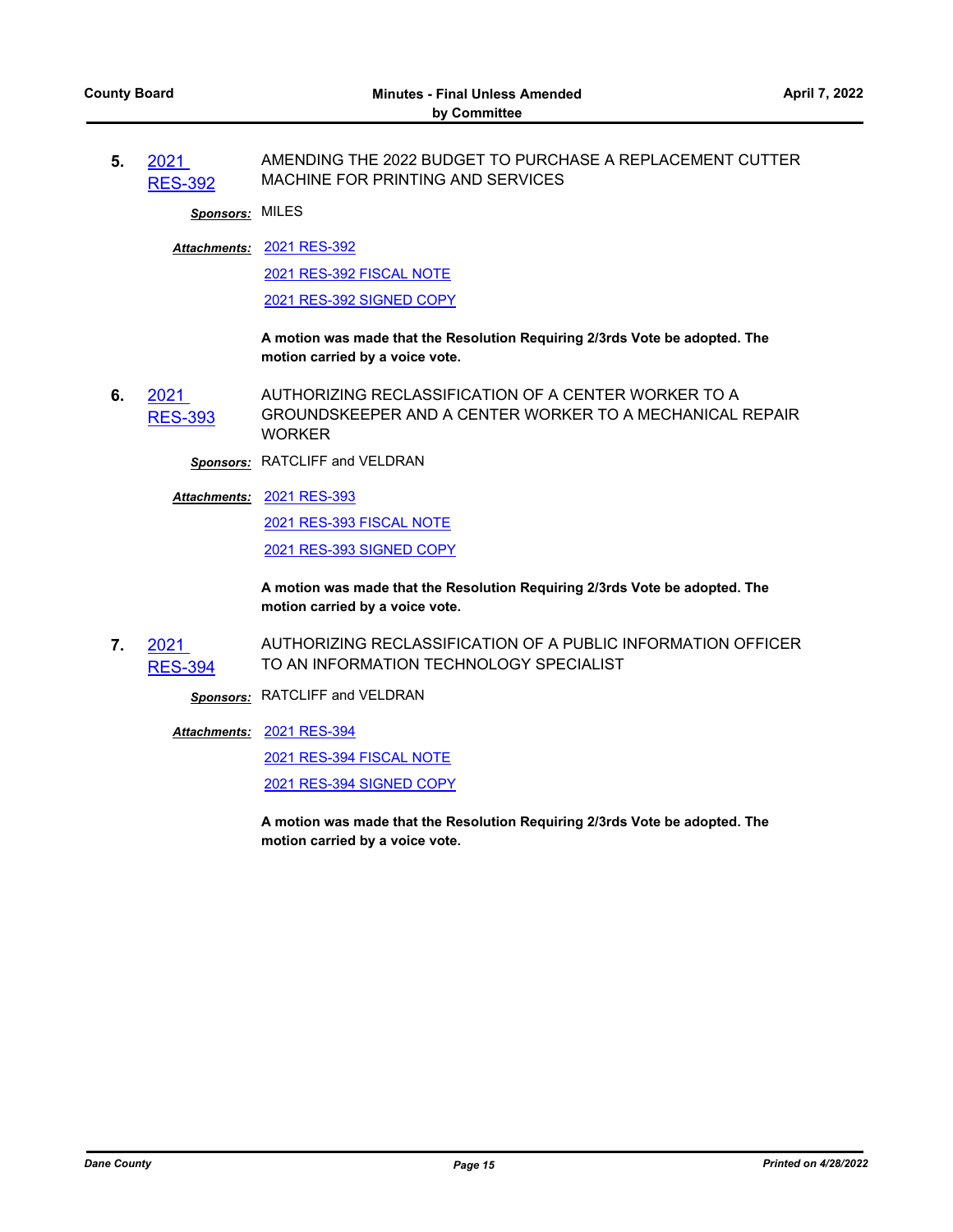**8.** 2021 [RES-395](http://dane.legistar.com/gateway.aspx?m=l&id=/matter.aspx?key=22403) AUTHORIZING AN ELECTRIC TRANSMISSION LINE EASEMENT TO AMERICAN TRANSMISSION COMPANY LLC

## *Sponsors:* RIPP

- [2021 RES-395](http://dane.legistar.com/gateway.aspx?M=F&ID=8f01131e-4cc7-4a49-bc7e-5da7dc5e7d63.pdf) *Attachments:*
	- [2021 RES-395 Fiscal Note](http://dane.legistar.com/gateway.aspx?M=F&ID=d56be122-8a37-40c8-ae88-dceec4d056b2.pdf) [2021 RES-395\\_MAP](http://dane.legistar.com/gateway.aspx?M=F&ID=f24affb4-c905-4b49-b06d-0b2e2d8b1ec0.pdf) [2021 RES-395 CONTRACT #14691](http://dane.legistar.com/gateway.aspx?M=F&ID=6e6c7141-3715-4654-83ff-370ee4bf2bc5.pdf) [2021 RES-395 SIGNED COPY](http://dane.legistar.com/gateway.aspx?M=F&ID=f323fe66-f7f4-4a11-8227-84b76a92b2a4.pdf)

#### **A motion was made that the Resolution Requiring 2/3rds Vote be adopted. The motion carried by a voice vote. RITT votes no.**

**9.** 2021  $ES-410$ ACCEPTANCE OF WI DEPARTMENT OF NATURAL RESOURCES GRANT TO REPLACE SNOWMOBILE TRAIL BRIDGE

*Sponsors:* RIPP, JOERS and RITT

Attachments: 2021 RES-410 Snowmobile bridge grant MSD 2 bridge [2021 RES-410 Fiscal Note](http://dane.legistar.com/gateway.aspx?M=F&ID=79a17821-7520-4277-829c-8d847cb574fe.pdf) [2021 RES-410 CONTRACT #14678](http://dane.legistar.com/gateway.aspx?M=F&ID=16c91c28-f67a-4ba8-aac3-6295bcbaea13.pdf) [2021 RES-410 SIGNED COPY](http://dane.legistar.com/gateway.aspx?M=F&ID=336db843-7849-4083-92c8-f47c86901764.pdf)

> **A motion was made that the Resolution Requiring 2/3rds Vote be adopted. The motion carried by a voice vote.**

**10.** 2021 [RES-412](http://dane.legistar.com/gateway.aspx?m=l&id=/matter.aspx?key=22512) AUTHORIZING AN AGREEMENT TO ACCEPT GRANT FUNDING FOR THE PURCHASE BALLISTIC SHIELD PROTECTION EQUIPMENT

*Sponsors:* McCARVILLE and RATCLIFF

#### [2021 RES-412](http://dane.legistar.com/gateway.aspx?M=F&ID=28dc6040-b8eb-466a-9408-2a8d724a7798.pdf) *Attachments:*

[2021 RES-412 Fiscal Note](http://dane.legistar.com/gateway.aspx?M=F&ID=7f1d20e7-d5aa-448f-a35a-adc3c5a4692a.pdf)

[2021 RES-412 CONTRACT #14685](http://dane.legistar.com/gateway.aspx?M=F&ID=3aa5608f-51a7-4461-850d-e864ee9c86d5.pdf)

[2021 RES-412 SIGNED COPY](http://dane.legistar.com/gateway.aspx?M=F&ID=0ea1080e-f355-4629-b309-acc22a64800e.pdf)